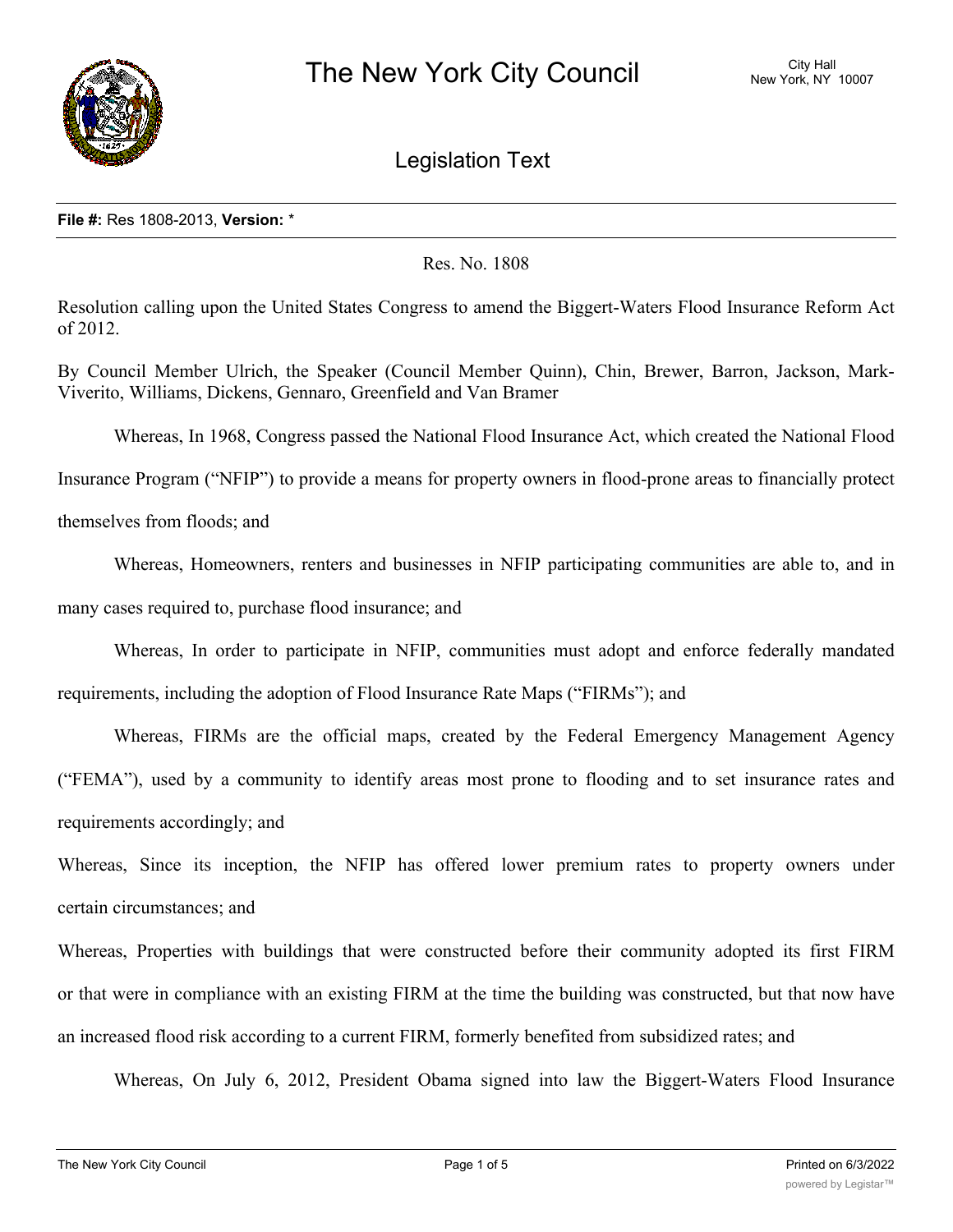Reform Act of 2012 (the "Act"), which reauthorizes the NFIP through September 30, 2017, and significantly alters the way flood insurance premium rates are calculated; and

Whereas, The Act requires premium rates for all properties located in NFIP participating areas to accurately reflect the current actuarial risk to such property from floods; and

Whereas, Eventually, the Act will eliminate all subsidies and grandfathered rates, commonly referred to as Pre-FIRM subsidies; and

Whereas, FEMA recently released Preliminary Work Maps which are predictive of the new FIRMs expected to be adopted within the next two years; and

Whereas, The Preliminary Work Maps reflect current flood risk more accurately than the existing FIRMs, which were last updated in 2007; and

Whereas, According to the Preliminary Work Maps, the areas in the City at risk of flooding are expected to increase and the number of total properties in flood hazard areas is expected to nearly double from approximately 35,000 to 67,000 when the new FIRMs are adopted; and

Whereas, Under the Act, when FEMA adopts its new FIRMs, properties that had been receiving subsidized rates will now be required to pay actuarial-based premium rates that will be phased in over a fiveyear period at 20 percent per year, while newly mapped properties may be required to pay actuarial-based premium rates immediately; and

Whereas, The NYC Special Initiative for Rebuilding and Resiliency, an initiative created after Superstorm Sandy to consider how the City can be better protected against future natural disasters, estimates that premiums for buildings currently located in flood zones could increase by 2 to 10 times their current cost under a new FIRM; and

Whereas, For example, once the new premiums apply, a homeowner currently paying a premium of \$1,410 per year whose home is four feet below the Base Flood Elevation ("BFE"), according to the new FIRM, would have an actuarial premium of \$9,500 per year; and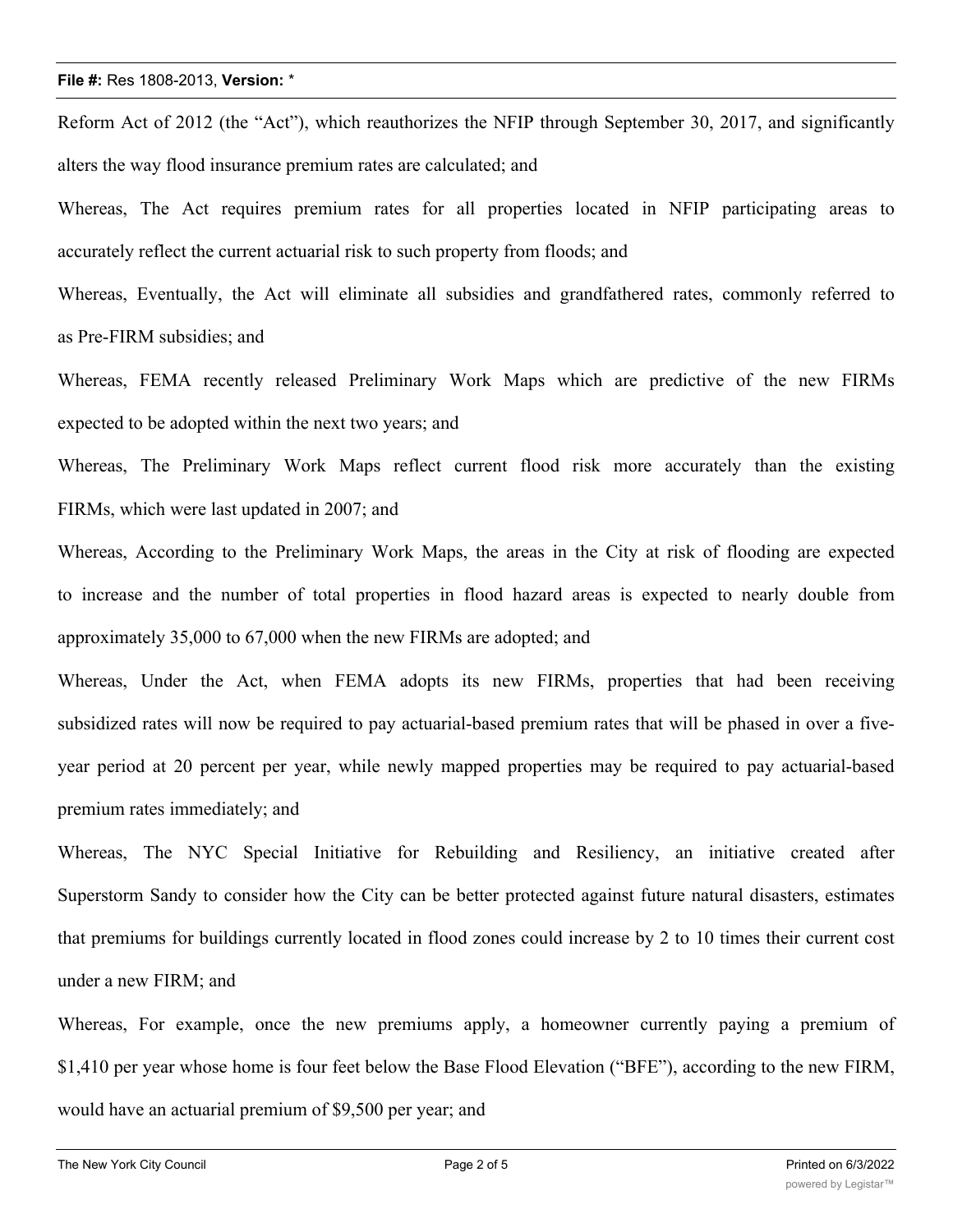Whereas, Under the five-year phase-in currently being proposed, the homeowner in that example would have to pay an annual increase of \$1,618 per year until \$9,500 is reached; and

Whereas, The Act requires that the Government Accountability Office ("GAO") conduct a study and report to Congress on Pre-FIRM structures and the options for eliminating the subsidy to such structures; and

Whereas, The GAO study has been delayed for as much as two years; and

Whereas, When the study is released, it may show that the elimination of Pre-FIRM subsidies was unnecessary and overly burdensome on the poor and middle class; and

Whereas, At the conclusion of the GAO study, if the elimination of subsidies is found to be necessary, the Act should be amended to reduce the 20 percent premium rate increase per year the bill imposes as it will rapidly increase premiums for property owners; and

Whereas, Further, the Act would remove subsidized rates upon the lapse of a policy, purchase of a new policy or the sale of a property; and

Whereas, For the approximately 32,000 properties that find themselves in the floodplain for the first time when the new FIRMs are adopted, actuarial rates may be effective immediately, as entering into a new policy after such date triggers actuarial rates; and

Whereas, The Act should be amended to allow newly mapped properties to participate in the phase-in of the actuarial rate without requiring them to purchase a preferred-risk policy prior to the adoption of the final FIRM; and

Whereas, For buyers wishing to purchase a property in an NFIP participating area after the new FIRMs are adopted, actuarial rates will be effective immediately even if that home would have been eligible for a gradual phase in prior to its sale; and

Whereas, The Act should be amended to allow for current subsidized rates to continue upon the sale of a property, allowing the new buyer to participate in the phase-in of the actuarial rate, as prospective buyers will likely be deterred from purchasing homes in flood-prone areas when they factor in the monthly cost of flood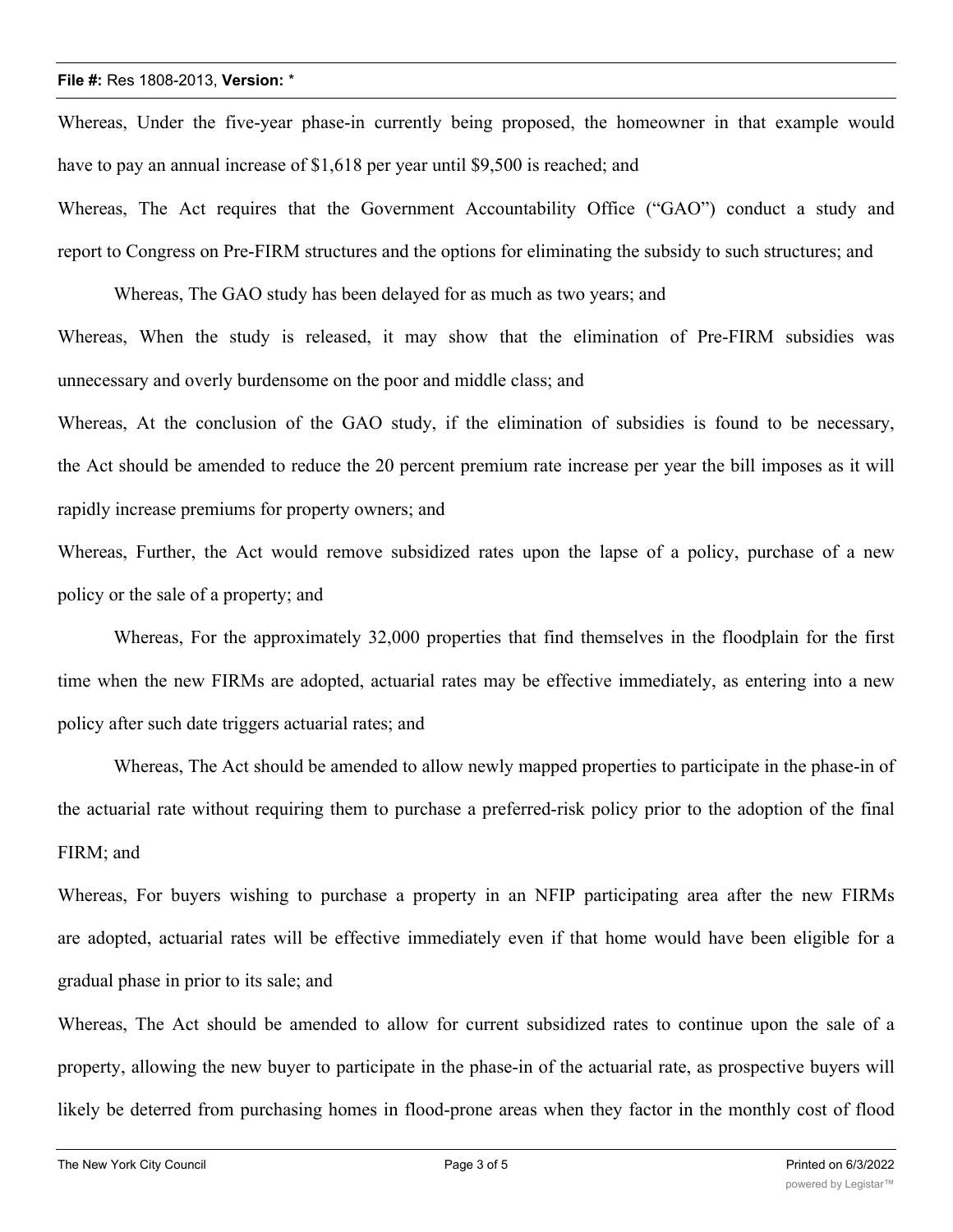insurance at an actuarial rate; and

Whereas, The NFIP should allow for higher deductibles; and

Whereas, Current baseline deductibles start at \$1,000 and \$2,000 depending on whether the building is a Post-FIRM or Pre-FIRM construction, respectively; and

Whereas, Allowing the deductible for 1 to 4 family homes to be raised to \$4,000 could reduce premium rates up to 15 percent, and raising the deductible for 1 to 4 family homes to \$50,000, as is permitted for other residential and non-residential buildings, could reduce their premiums rates up to 43.5 percent; and

Whereas, The NFIP should reduce premiums for partial mitigation and building type; and Whereas, Currently, the only factors for determining flood premiums post-Biggert-Waters are the flood zone and the elevation of its lowest occupied floor relative to BFE; and

Whereas, Elevating a building or vacating the ground floor are cost-prohibitive or, in some cases, impossible with the majority of NYC's building stock; and

Whereas, There are other factors which determine a building's actual risk for flood loss including construction materials, foundation type and whether the mechanicals have been elevated; and

Whereas, NFIP should give owners credit for the actual risk-mitigating alterations they make to their buildings; and

Whereas, The NFIP should treat cooperatives the same as condominiums; and

Whereas, Currently, condominium associations are able to receive separate policies for each of its units, however, cooperatives are only able to receive one policy for the entire building, leaving NYC cooperatives under-insured; and

Whereas, Unless the Act is amended, it will undoubtedly have huge implications for coastal areas in NYC by reducing property values in coastal communities and imposing economic hardships on property owners; now, therefore, be it

Resolved, That the Council of the City of New York calls upon the United States Congress to amend the